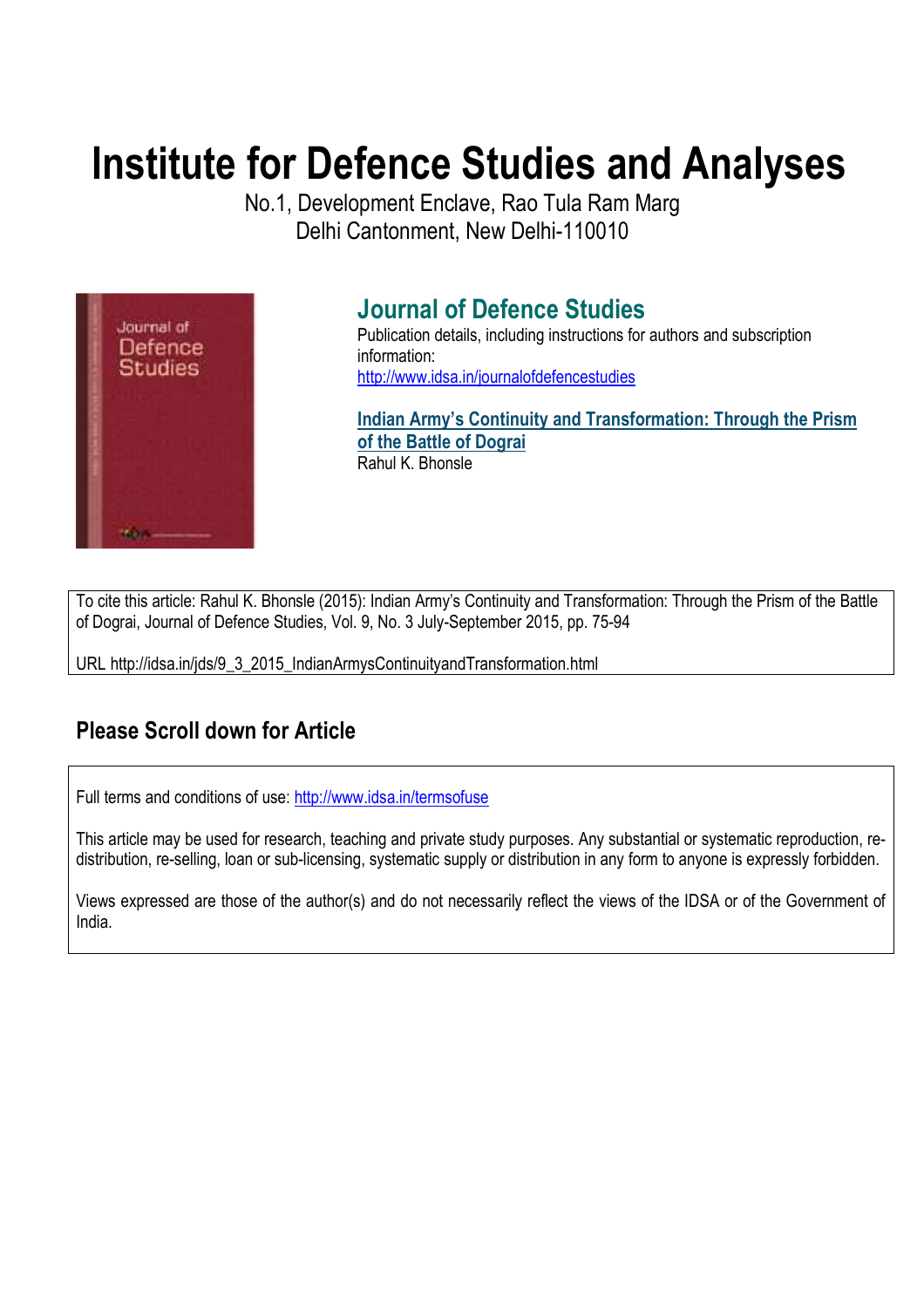# Indian Army's Continuity and Transformation Through the Prism of the Battle of Dograi

*Rahul K. Bhonsle\**

*The continuum of change in militaries is derived from a number of factors, in which application of history plays an important part. The process of Indian Army's evolution in the plains of Western India could be charted from the lessons learnt from key episodes of the 1965 War. The Battle of Dograi was one such feat which though restricted to action by a single infantry battalion, 3 Jat, provides unique perspectives of the manner in which continuity and transformation has occurred in the Indian Army as well as how the lessons learnt can be applied effectively to current operational dilemmas, ranging from Cold Start to countering Pakistan's battlefield nuclear rocket, Nasr.*

#### IN **RETROSPECT**

Can a single battle seen in retrospect, howsoever epic it may have been, as providing a telescopic view of the transformation and continuity of the Indian Army over five decades? On the one hand, this could be a historiography of changes in the Army. On the other, it could be an exercise in applied history where lessons can be drawn from a battle and its contextual relevance. From the historical point of view there are challenges to such an approach, more particularly in terms of universal application of a single event. Even for a battle that has been so exhaustively examined as Dograi in the Indo Pakistan War of 1965, the exercise may provide

*ISSN 0976-1004 print © 2015 Institute for Defence Studies and Analyses Journal of Defence Studies, Vol. 9, No. 3, July–September 2015, pp. 75–94*



<sup>\*</sup> Brigadier Rahul K. Bhonsle (Retd.) is Director, Sasia Security Risks.com, a South Asian security risk and knowledge management consultancy specialising in future scenarios, military capacity building and conflict trends in South Asia.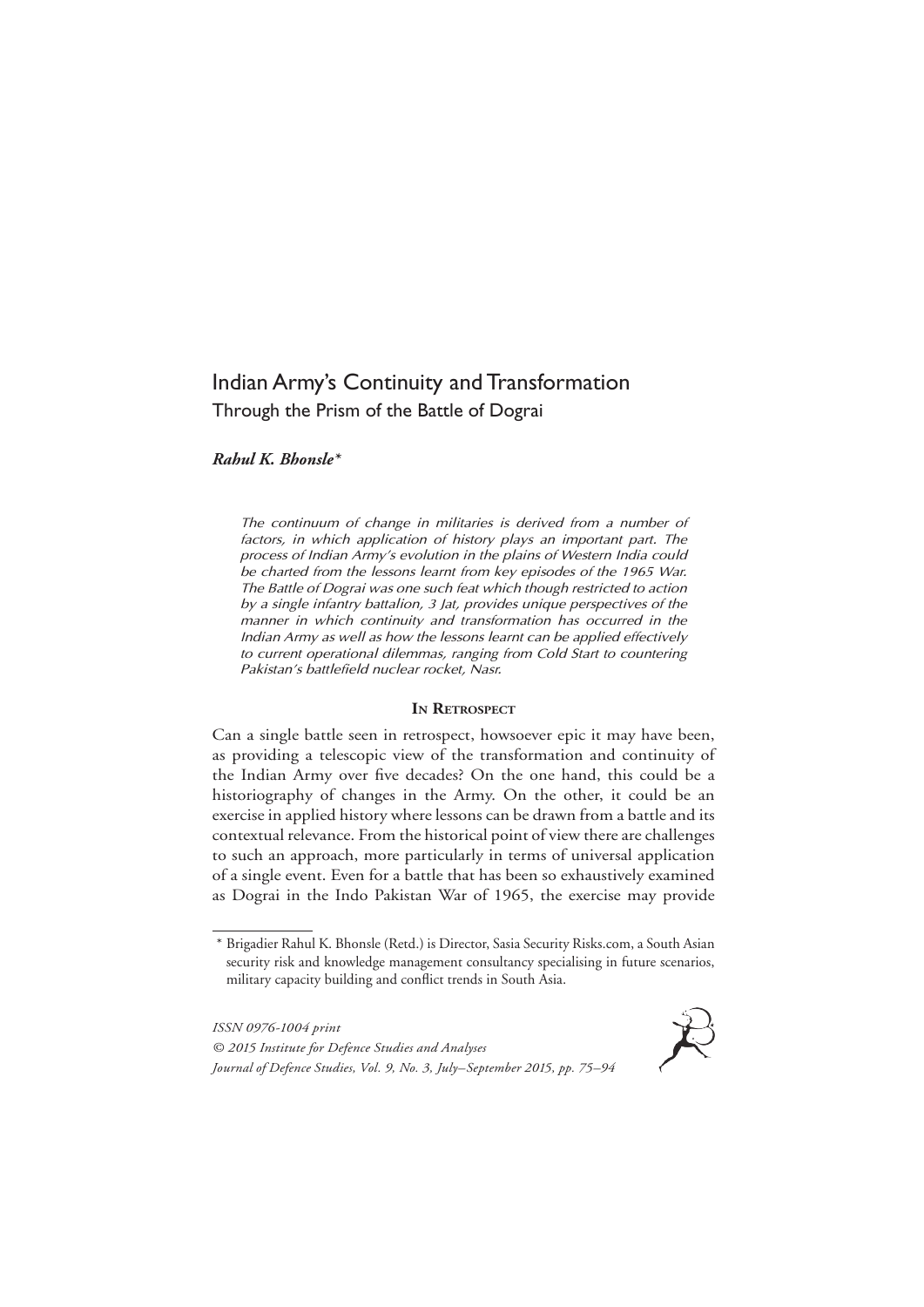unique insights, both in terms of aspects that bear continuity as well as those that are dynamic enough to be seen as doctrines, strategy, or tactics.

This article aims to examine the Battle of Dograi from a co-relational perspective of continuity and transformation in the Indian Army. It covers the relevance of Dograi and the two battles fought for its capture in 1965, thereby drawing lessons in the context of military continuity and transformation.

#### **Why Dograi?**

The importance of Dograi as a terrain feature lay in domination of the all-important bridge on the Ichhogil Canal on the Grant Trunk (GT) Road which connected Delhi through Amritsar to Lahore. The capture of the bridge would deny the Pakistani forces any scope for launching an offensive to the east of the canal and thus would secure the GT Road axis to Amritsar (see Figure 1). Thus, the overall aim of Indian forces in this sector was to launch a limited offensive with a view to secure the Ichhogil and pose a threat to Lahore.<sup>1</sup> While this was achieved in the initial stage on 6 September 1965, the gains made were subsequently frittered away providing an opportunity for the Pakistani forces to recover their positions west of the Ichhogil and to enable them to counter any threat to Lahore.

The operations launched in the second phase achieved the objective partially, but at considerable cost of lives which could have been avoided.<sup>2</sup> The success of these operations were achieved by the same battalion, the 3 Jat, but under different circumstances.

The importance of the operation also lay in the strategic threat posed to Lahore on the first day of the offensive in Punjab. The subsequent pull-back exposed the lack of preparations for exploitation of the success achieved initially. Launched a second time with the same objective, 3 Jat succeeded in capturing Dograi overcoming stiff resistance. Thus, the operations by 3 Jat during the 1965 War provide twin perspectives of a successful offensive action—both of exploitation and attrition.

The success in reaching the outskirts of Lahore had larger implications in the strategic context. To avoid a tactical breach, the defence of Punjab was based on a network of canals and ditch cum bundhs by both sides. The density of troops and obstacles rendered operations in this area prohibitive. This, in turn, led to a shift of the key battle area on the Western Front from the populated Punjab to the southwest area, that is, Suratgarh and Bikaner. This being a relatively open terrain, mechanisation and manoeuvre emerged as key precepts in the 1980s.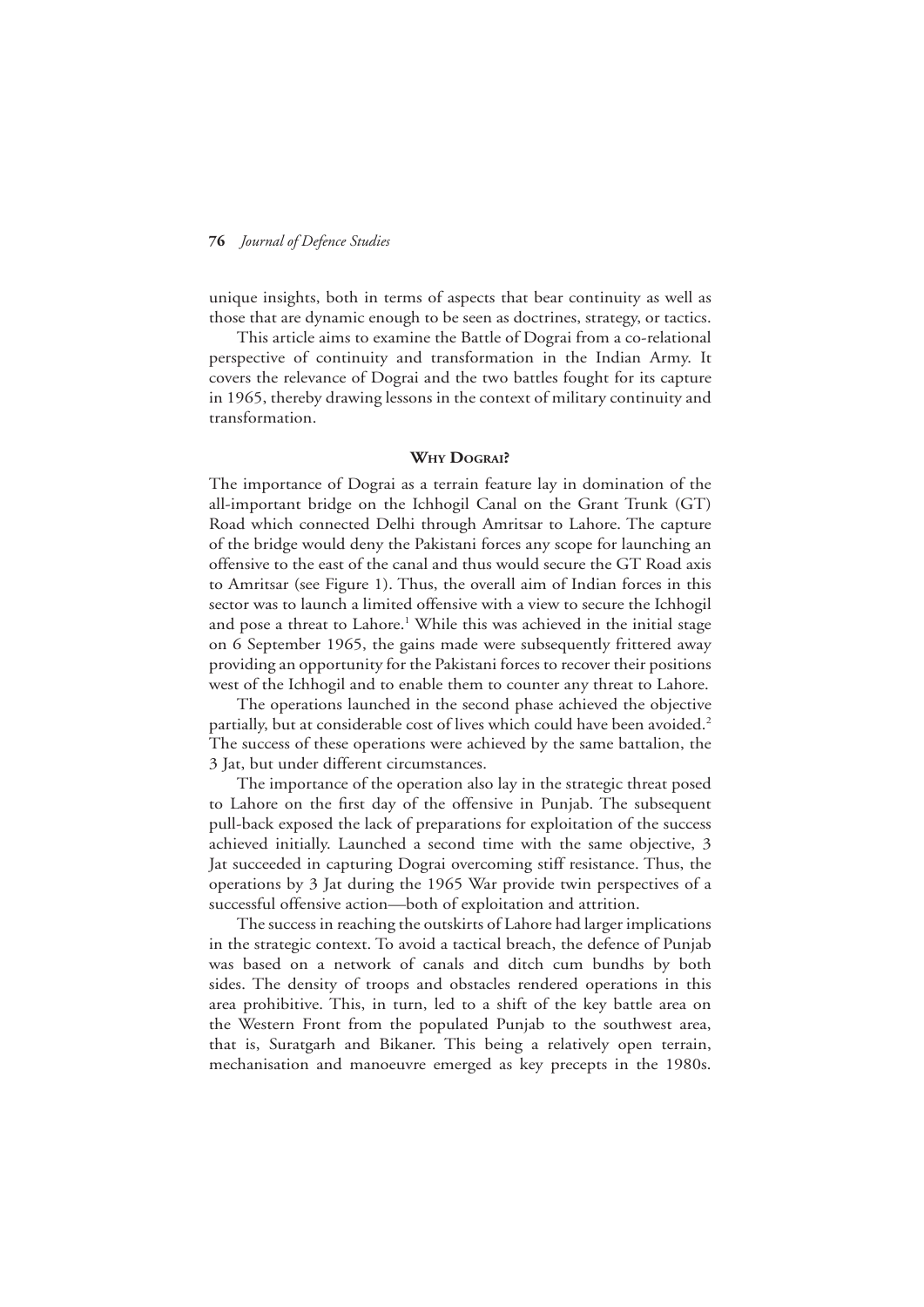

**Figure 1** 15 Infantry Division Sector

*Source:* K.C. Praval, *Indian Army After Independence*, New Delhi: Lancer, 2013, p. 339.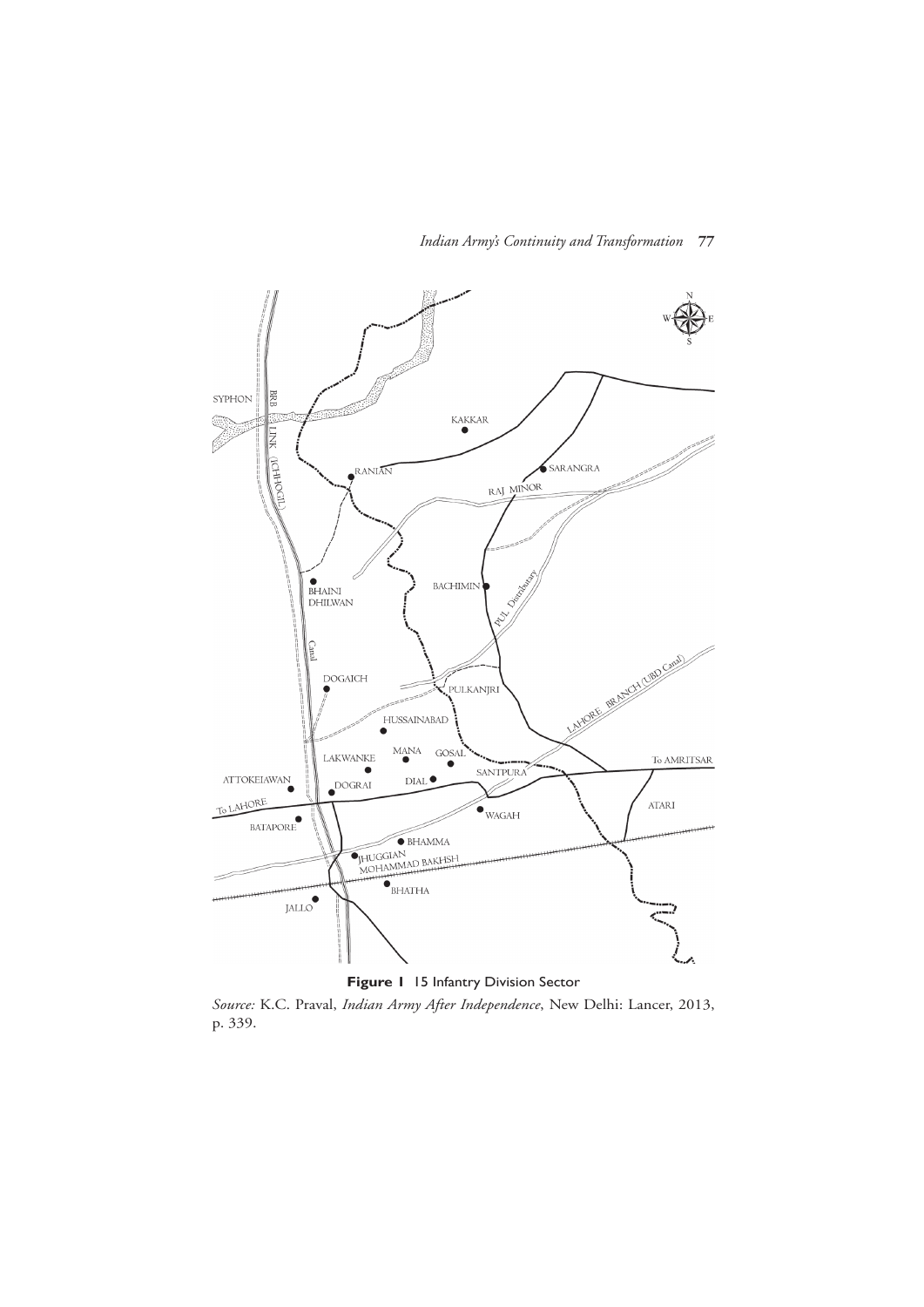Dograi also has relevance to the Cold Start doctrine in the Indo-Pak context. Contemporarily, from the emerging doctrines of integrated and network centric warfare, a perspective of Dograi would denote primacy of the battalion as a unit to weave systems architecture. It is against this backdrop that a narration of the Battle of Dograi, which had two phases named Dograi One and Dograi Two, is undertaken below.

# **Dograi One**

In 1965, Indian 11 Corps was deployed in Punjab with two divisions, the 7 Infantry Division and the 15 Infantry Division. The GT Road sector was a vital area for the corps with axes leading to Amritsar. Pakistan had developed a canal in this sector for the defence of Lahore, popularly known as the Ichhogil Canal. The task allocated to 11 Corps was thus threefold: destruction of enemy forces, advance to the Ichhogil and secure bridges on the canal, and be prepared to advance to Lahore.<sup>3</sup> Similarly, the task assigned to 15 Infantry Division involved securing Pakistani territory up to the East Bank of the Ichhogil and capture and hold bridges astride the GT Road.<sup>4</sup>

This was to be achieved by the 54 Infantry Brigade of the 15 Infantry Division. The 3 Jat, which formed a part of 54 Infantry Brigade, were allotted the task of capturing Gosal Dial in the first phase of the brigade operation. This was to be followed by 15 Dogra who were to make a dash for the bridge on the Ichhogil at Dograi. The 3 Jat advanced at 0400 hours on 6 September and having surprised the enemy captured Gosal Dial, while the follow up company of 15 Dogra cleared the area from the international Border to Gosal Dial to set the stage for the battalion to launch a thrust for the capture of the bridge over the Ichhogil Canal.

The 15 Dogra advanced for the mission and linked up with 3 Jat after overcoming minor opposition enroute by about 0930 hours. At this juncture, the Commanding Officer 15 Dogra informed the Commander 54 Infantry Brigade his inability to advance further due to heavy casualties. The Commander 54 Infantry Brigade then ordered the Commanding Officer of 3 Jat, Lieutenant Colonel (Lt Col) Desmond E. Hayde, to take on the task of the 15 Dogra. Hayde launched his battalion without hesitation and captured the bridge on the GT Road by 1130 hours. While the Pakistani forces succeeded in blowing up the bridge, but Lt Col Hayde led two companies across the bridge on foot.

Advance elements of the battalion exploited beyond the Canal and were in the area of the Bata Shoe Factory. This was the outer limit of the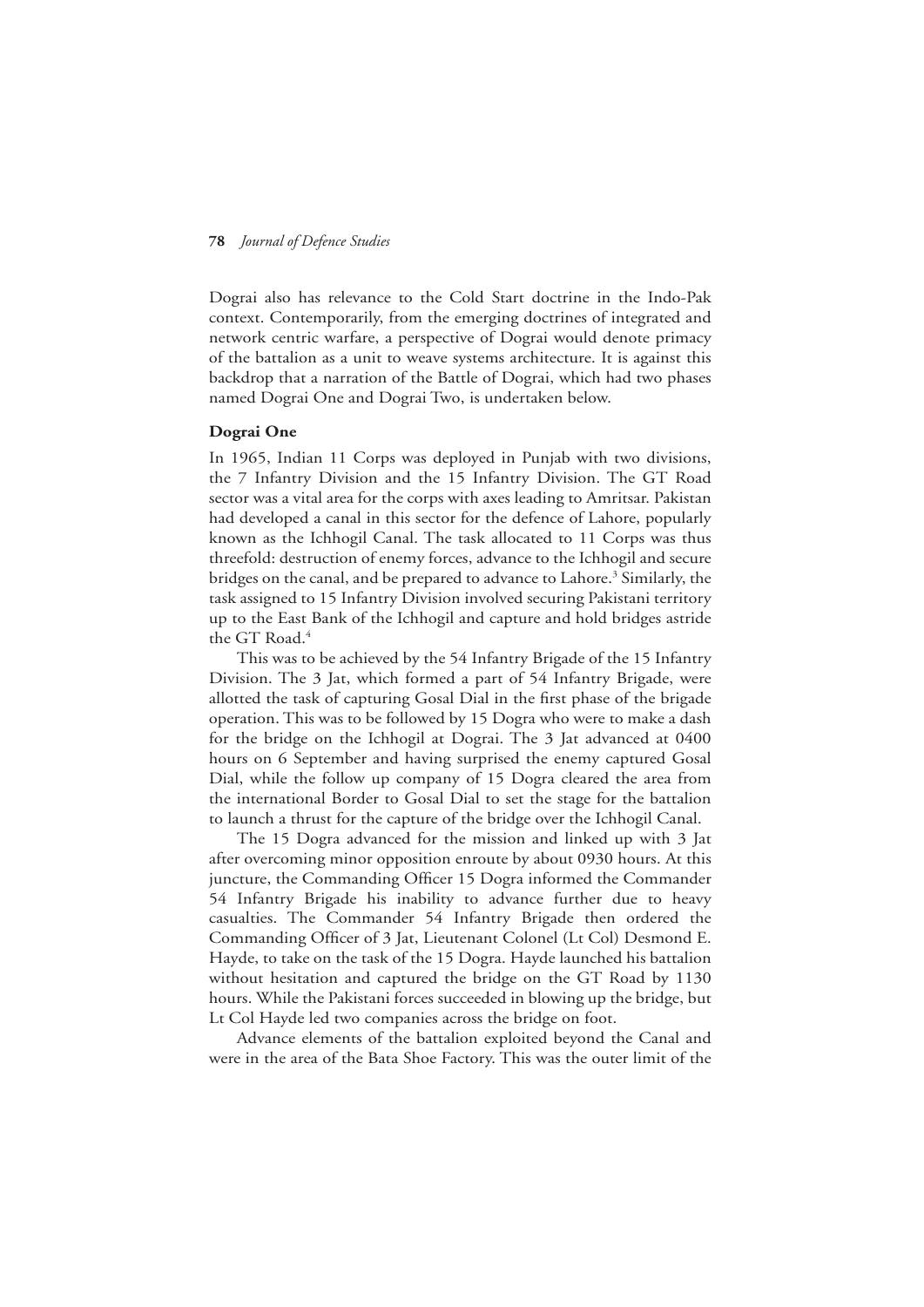bridgehead across the Ichhogil. This was a significant success achieved by the battalion by using surprise and speed to its advantage. A lodgment across the Ichhogil created opportunities for posing a threat to Lahore having reached its outskirts. On the very first day, the Indian forces had gained immense operational advantage. By holding on to this lodgment, the campaign could have been structured around the same as Pakistan could not afford even a minor penetration of Lahore, the capital of Punjab. This was seen as a major loss of face for Pakistan's martial law administrator, Field Marshal Ayub Khan.

Given the threat posed to Lahore, Pakistan reacted to the success of 3 Jat violently. Air strikes were launched on 3 Jat resulting in loss of anti-tank weapons. Thus, when Pakistani Sherman tanks launched a counterattack on the companies west of the Bridge, these were defenceless. The 3 Jat required replenishment of munitions and reorganisation stores. A number of administrative vehicles of the battalion were destroyed due to strafing. Moreover, there was no communication with the brigade headquarters and, as a result, the success of the battalion was evidently not appreciated by the higher commanders. Thus, even as the Commanding Officer of 3 Jat requested the Brigade HQ to push forward anti-tank weapons and reorganization stores, he was ordered by the Brigade Commander to pull back. Major K.C. Praval ascribes orders of the Brigade Commander to one word, 'panic'.<sup>5</sup> Possibly, the 54 Infantry Brigade and 15 Infantry division commander were as much surprised by the success of the operations as the Pakistanis.

Commenting on the situation in his book *War Despatches: Indo-Pak Conflict 1965*, Lieutenant General (Lt Gen) Harbaksh Singh, General Officer Commanding (GOC)-in-C Western Command during the war states:

There was an urgent need for replenishment of ammunition and reorganisation stores to secure the ground gained. This unfortunately was not forthcoming. It was a crucial moment that required the touch of determined leadership to push through urgent requirements to the unit. Every consideration should have been flung to the winds at this stage except the resolve to keep 3 JAT on their objective. Commander 54 Infantry Brigade, unfortunately, did not rise to the occasion. It is admitted that enemy air action had strafed the administrative convoy of both 15 DOGRA and 3 JAT that morning and some vehicles were destroyed. But such setbacks, inevitable in battle, should have been foreseen and alternate arrangements made to overcome them.<sup>6</sup>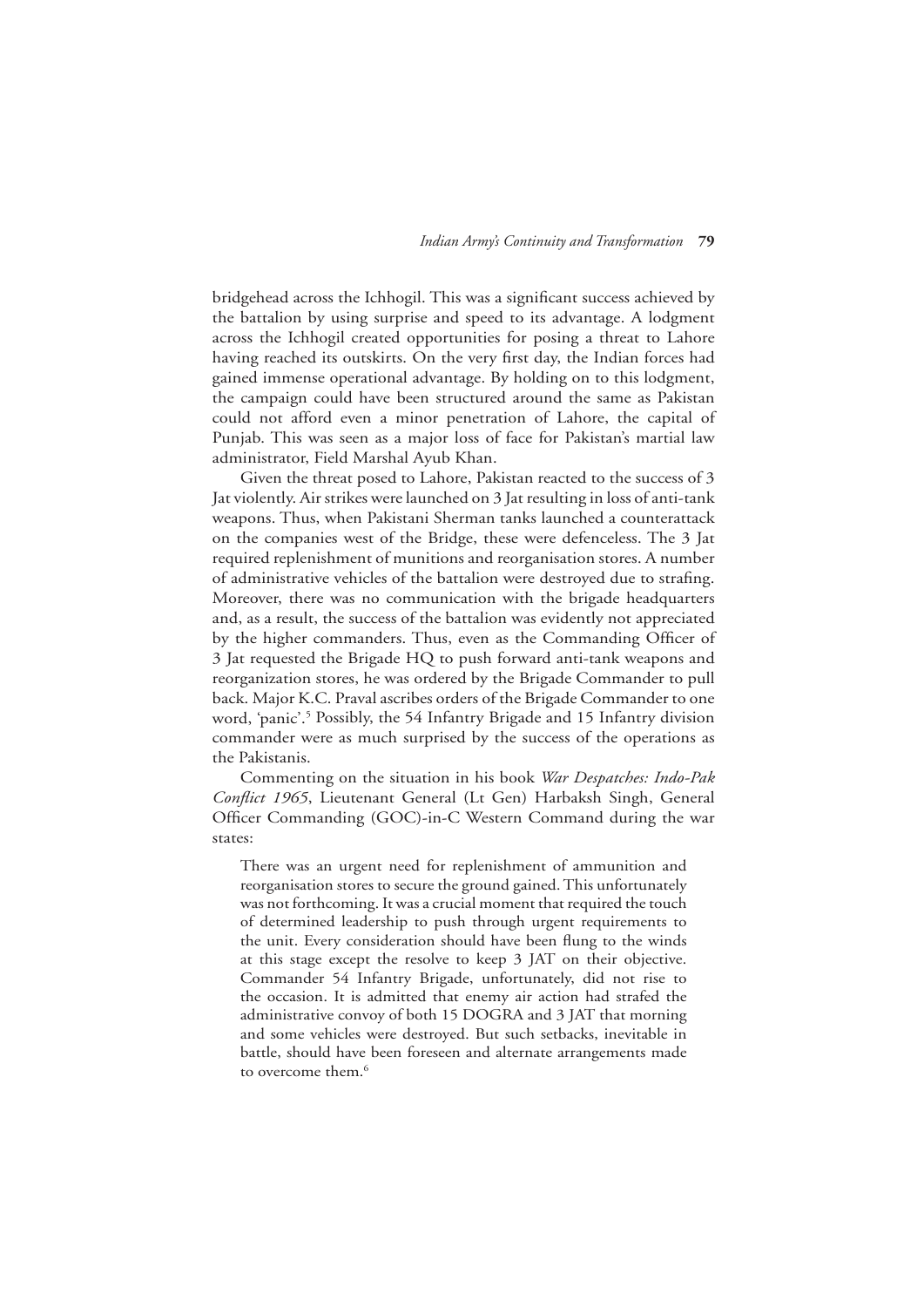The battalion, lacking air and artillery support, had to fall back to a firm base. In the wake of repeated air strikes by the Pakistan Air Force (PAF), absence of the Indian Air Force (IAF) in the sector was galling to troops on the ground. PAF scrambled fighters given the grave threat to Lahore. While operations of the 54 Infantry Brigade were planned without air support, given the success achieved on the ground, allocation of air effort could have been considered given the flexibility in which it can be applied by shifting from the less priority sectors.<sup>7</sup>

The 3 Jat's success in establishing a lodgement on the Ichhogil created an ideal opportunity for strengthening the bridgehead with a view to threaten Lahore on the very first day of the breakout of war on the Western front, but this opportunity was not seized. Higher commanders choose to stick by the plan rather than adopt flexibility. Lt Gen Harbaksh Singh has been critical of the performance of the higher commanders in this stage of the operation. Commenting in the *War Despatches*, he states:

To my mind there is only one explanation for this administrative failure: lack of foresight and an absence of determined leadership to see things through, come what may: The opportunity however went begging a brilliant success was allowed to slip away unexploited.'8

On the pull-back from the Ichhogil Canal, Harbaksh is even more critical and says,

The brigade commander had lost touch with 3 Jat since the morning (an inexcusable lapse, for he should have been treading on the heels of this epoch making thrust) and was probably unaware of the momentous success achieved by this unit. Assuming that he could neither replenish nor reinforce 3 Jat, he decided to go on the defensive in and around Gosal Dial. The 3 Jat was ordered to vacate their gains and withdraw to Gosal Dial.<sup>9</sup>

As is normally the case in such situations, an inevitable blame game arises. While the Brigade Commander claimed that the withdrawal was undertaken with the approval of GOC 15 Infantry Division, the latter disclaimed the same and stated that he had not issued orders for a withdrawal.10As Harbaksh remarks, 'The fact remains however that a cheap victory had been thrown to the winds for want of aggressive and enterprising leadership.'<sup>11</sup> At this stage, having seized the initiative, maintaining the same was necessary through rapid regrouping of land and air forces, the essence of higher direction of war. Failure of the same implied that the tactical surprise achieved could not be exploited.<sup>12</sup>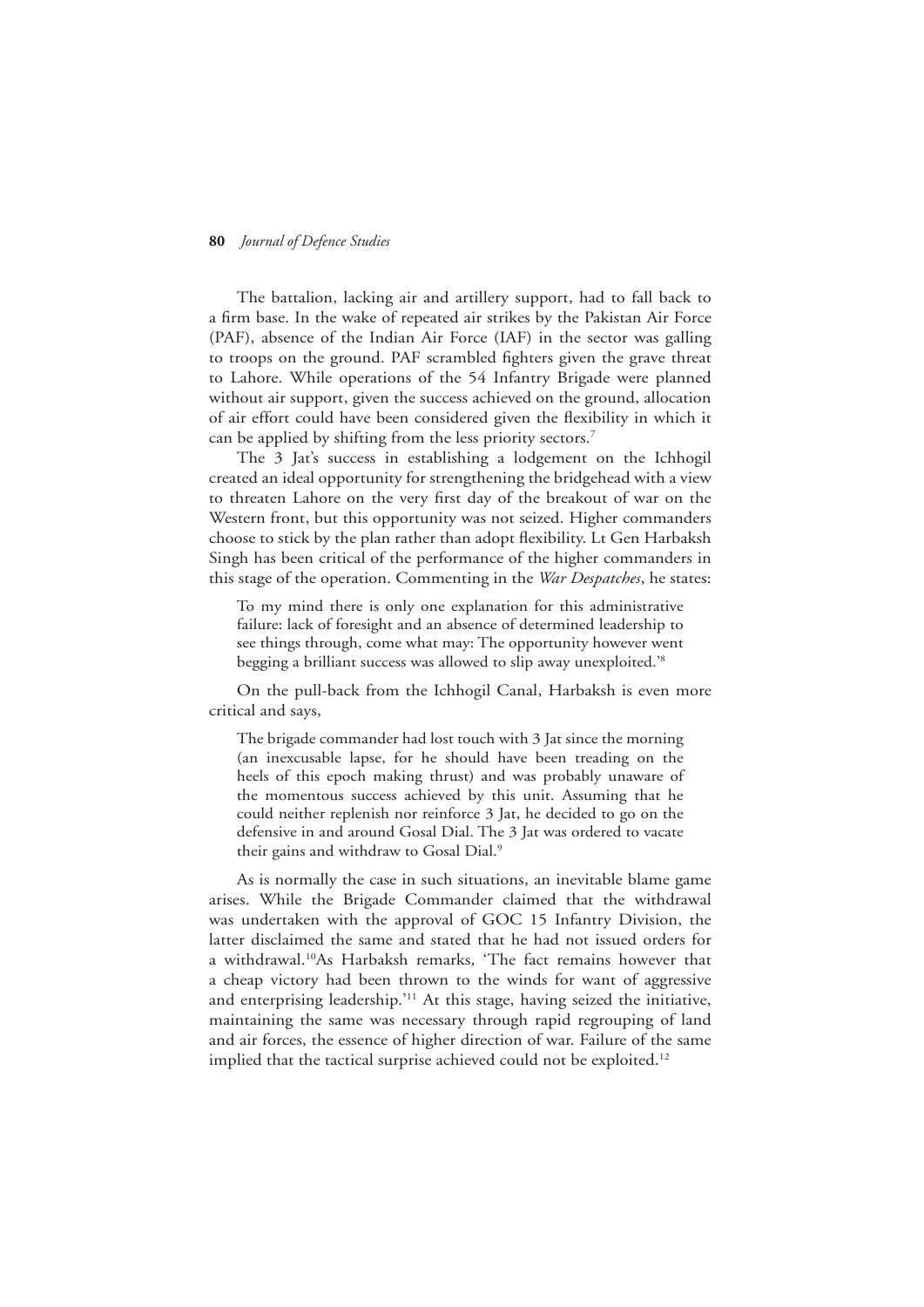Prasad and Thapliyal quote the *Official History* of the 1965 War as saying:

In the 15 Infantry Division sector, complete tactical surprise was achieved initially. This enabled 3 Jat to cross Ichhogil and reach Batapur in the forenoon of 6 September. But in the face of sharp Pakistani reaction and absolute lack of back-up, the Jats had to fall back (p. 151).

Adequate reconnaissance, fire support, logistics and integration between arms and services was lacking. Basic factors such as communications from the brigade to the battalion were not well established.<sup>13</sup> General K.V. Krishna Rao, commenting on the operations, states that as the strategic response to Pakistani operations in Jammu and Kashmir (J&K) was well known, adequate planning and preparations should have been carried out before hand in peace time so that the surprise achieved by 3 Jat could have been exploited.<sup>14</sup>

#### **Dograi Two**

The 3 Jat had another opportunity to capture the same objective Dograi. In the next phase of operations, 54 Infantry Brigade, now under Brigadier Niranjan Singh, MC, was once again ordered to advance upto the Ichhogil astride the GT road for which capture of Dograi was essential. By now the defences in Dograi had been strengthened by Pakistan. A battalion, less two companies, was deployed at Dograi from the 16 Punjab (Pakistan), while the two companies were astride the bridge on the Ichhogil. A tank squadron was also located at Dograi.<sup>15</sup>

The 54 Infantry Brigade undertook aggressive patrolling and domination of the no man's land during the preparatory period from 13 and 20 September. The intensity of fighting was evident with 58 killed, including three officers and four JCOs and 205 wounded, including five officers and seven JCOS.

The 3 Jat was tasked to capture Dograi in Phase 2 of the attack to be launched at 0130 hrs on 22 September.<sup>16</sup> Reconnaissance by patrols on the night of 21 September revealed that Dograi was heavily defended with pillboxes and buildings in the built up area and fortified to cover all approaches. The Pakistani infantry battalion had two Light Machine Guns in each infantry section and, thus, fire power faced by the attackers was expected to be very heavy. The locality was also heavily mined and wired rendering the approaches dangerous. It was evident that the interim fortnight from 7 September, when 3 Jat had abandoned the positions, to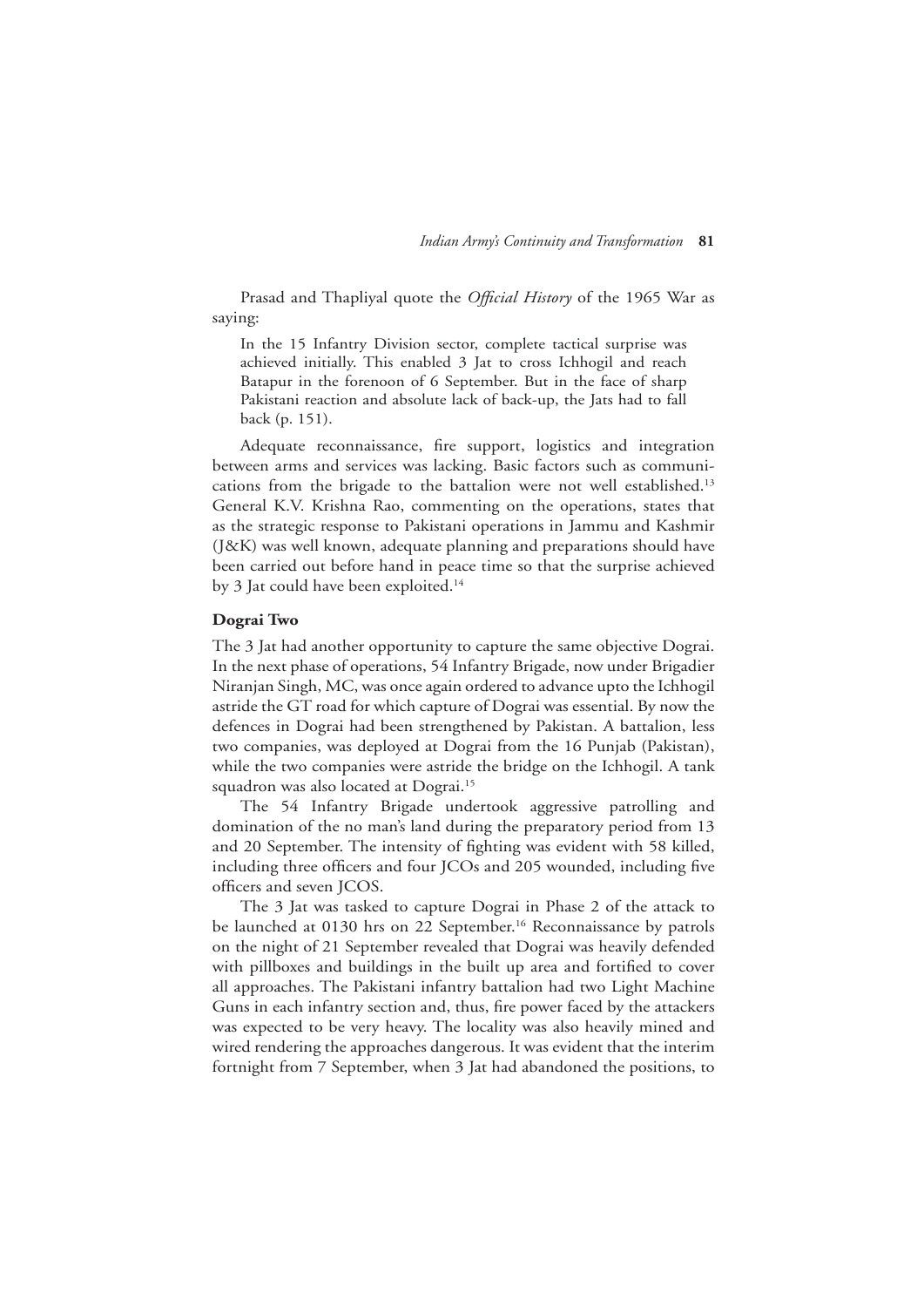20 September had been utilised by the Pakistani forces to build up strong defences in Dograi.<sup>17</sup>

The operation involved clearance and fighting through a built up area which was divided into four sectors, with one sector each allotted to a company.18 The plan of the battalion entailed infiltration from the North, that is, from the Ichhogil Canal direction, thus achieving a degree of surprise. The attack proceeded as planned with D Company capturing the north-east portion of the town while C Company captured the northwest portion as well as the east bank of the Ichhogil Canal which was held by 18 Baluch, which interfered in the operation. Subsequent attacks by A and B Company led to some fierce fighting but the battalion secured the objective by 0530 hours on 22 September. The momentum of the attack was sustained through the night and mopping up undertaken during the day. The 3 Jat took Lt Col G.F. Golewala, Commanding Officer of 16 Punjab (Pakistan), prisoner along with others. The battalion withstood repeated counter attacks launched by the enemy including tanks.

The Jats suffered heavy casualties in the operations which included 58 killed and 157 wounded, while on the Pakistani side the toll stood at 247 dead. The leadership of the battalion excelled in the attack fighting from the front, four officers was amongst those killed while six officers were injured.

While the normal ratio in an attack operation in the plains sector is 3:1, 3 Jat attacked on a highly adverse 2:1 ratio with four companies confronting two companies of 16 Punjab (Pakistan). The success was achieved through sheer grit and determination and at the cost of heavy losses, but the resultant victory ensured that the GT Road axis was fully secured till cease fire was called.

The performance of the battalion when compared to other units in the same formation underscored the importance of effective leadership which could first seize opportunities in a fluid battle by advancing to the Ichhogil in the first battle of Dograi on 6/7 September. The same leaders then fought a heavy battle of attrition in the night of 21/22 September displaying grit and determination against heavy odds.<sup>19</sup>

Planning determination and aggressiveness in an offensive is an important attribute highlighted by the Battle of Dograi, operations of 3 Jat as well as units of the 54 Infantry Brigade and 15 Infantry Division.<sup>20</sup> In the *Official History* of the 1965 War, Dograi is mentioned as an, 'Epic', a just tribute to the valiant Battalion.<sup>21</sup> Lt Gen Harbaksh Singh remarks that Dograi along with Barki and Asal Uttar were battles where good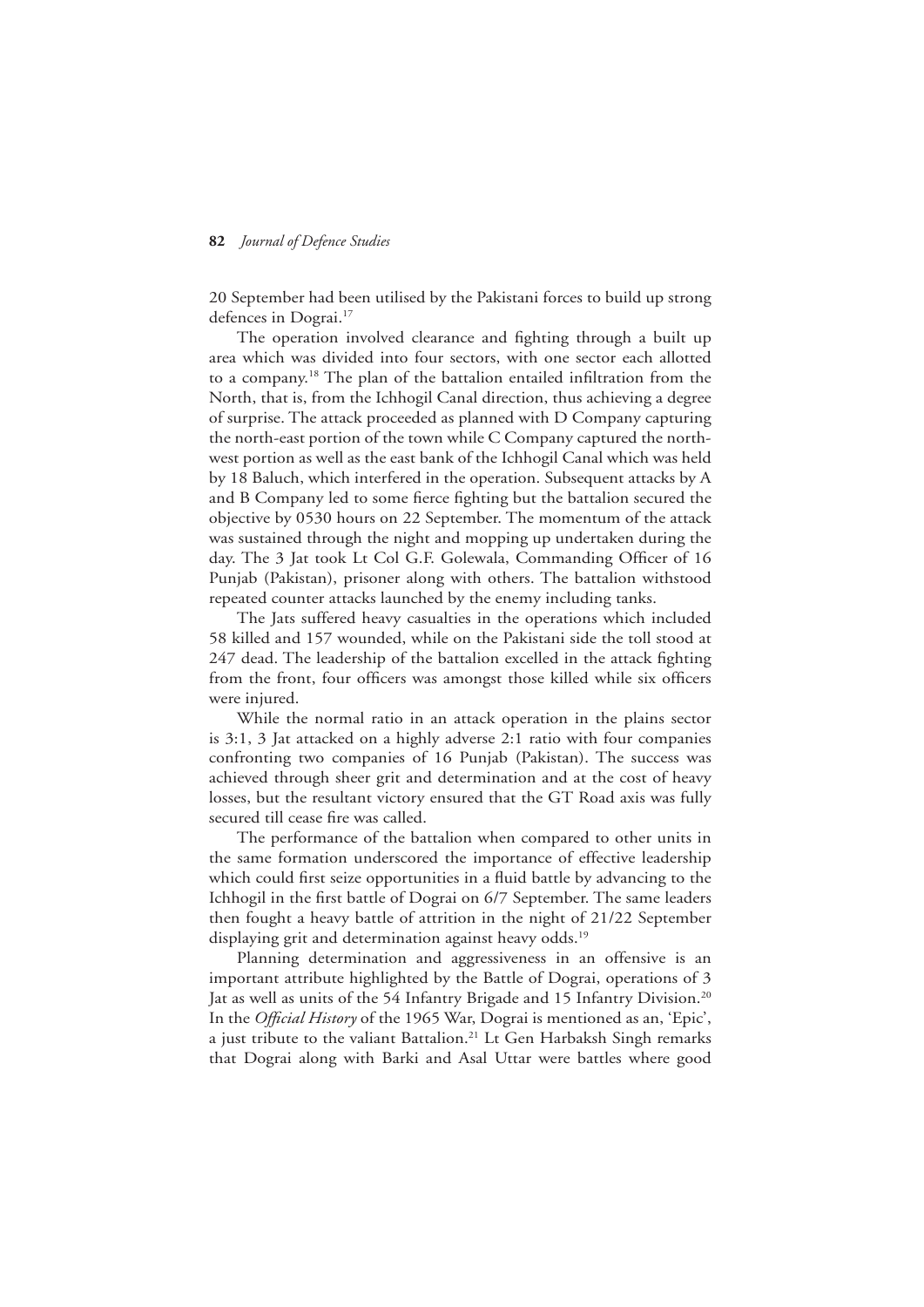leadership demonstrating aggressiveness and enterprise succeeded in the face of heavy odds.22 General K.V. Krishna Rao in *Prepare or Perish* lauds the battalion thus, '3 Jat under inspiring leadership of Lt Col D.E. Hayde recaptured Dograi on 22 September and held it despite repeated counter attacks by the enemy.'23

If acknowledgement by the enemy is a criterion, Lt Col Hayde writes in the *Battle of Dograi* that the attack on 21-22 September was described by Brigadier Gulzar Ahmed, a former Director of Military Intelligence of the Pakistan Army, as that by one brigade heavily supported by armour and artillery, whereas only 3 Jat succeeded in capturing the objective.<sup>24</sup>

#### **Lessons in Continuity**

# **Primacy of the Battalion as a Successful Battle Entity**

The infantry battalion remains the primary fighting unit in the Indian army despite the focus on larger formations such as strike corps, both in the plains and the mountains. While the corps, the pivot that is a defensive as well as a strike, forms the operational manoeuvre element, given the reorganisation of carried out post-2010, the success or otherwise of operations will be determined by performance of infantry battalions or armoured and mechanised infantry battalions and supporting units. Operations of 54 Infantry Brigade in the GT road axis demonstrated this truism given the performance of 3 Jat vis-à-vis other units. It is possible that inadequate time for preparation prevented the brigade from carrying out exercises as a formation. Similarly, during the Kargil War 1999, it was individual battalions that played a stellar role in evicting the intruders from imposing features, such as Tiger Hill and Tololing.

In the context of the ongoing transformation in the Indian Army from integrated battle to a network centric force—the focus is apparently on systems, be it the Future Infantry Soldier as a System (FINSAS) or various components of the Tactical Command, Control, Communications and Information (Tac C3I) System. There is a possibility that significance of the traditional fighting entity, the infantry battalion, may be lost in the milieu. There would be a need for a review of the same based on lessons from history.

#### **Battlefield Leadership**

Inculcating qualities of battlefield leadership assumes importance. Battlefield leadership apart from physical courage entails a high degree of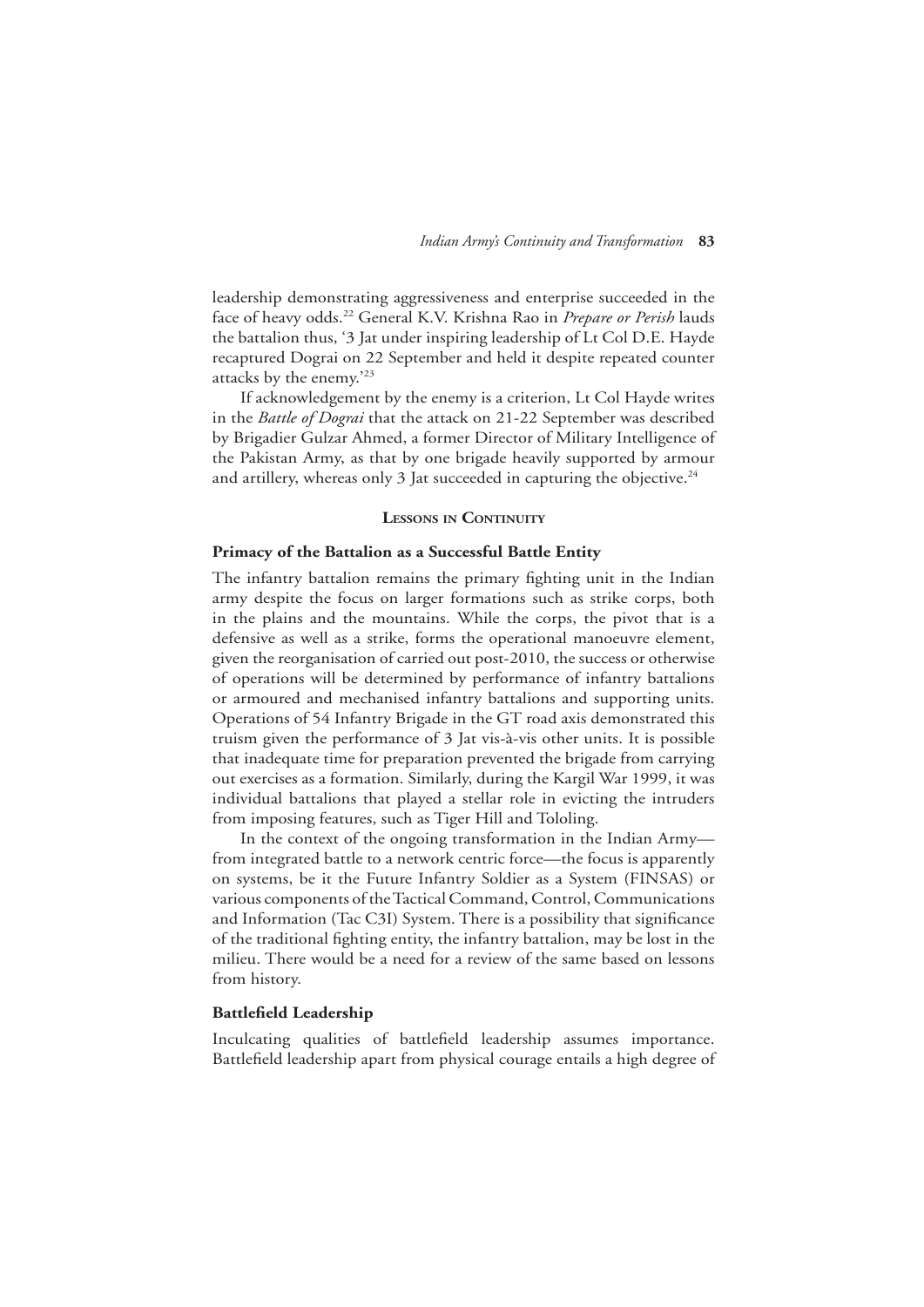initiative, determination, offensive spirit, and flexibility to seize fleeting opportunities This trait is inherent but is not difficult to cultivate. Lt Col (later Brigadier) Hayde, who led from the front braving Pakistan Air Force strafing across the Ichhogil in Dograi One and mopping up in Dograi Two provided a singular example followed by the company and platoon commanders of the battalion, be it Major Yadav of C Company or Major Tyagi of A Company, or Captain Kapil Singh Thapa of D Company.25 How far this quality was infused by personal example set by the Commanding Officer; how much was the role played by regimental or battalion tradition; and to what extent did the personal trait of individual officers concerned impact this, is difficult to assess. Hayde was of the view that this is one of the primary qualities that should be imbibed in officers at an early stage in the training academies, and also on induction into regiments and units.<sup>26</sup> The Kargil saga denotes the importance of cultivation of this trait and impact of leadership at the battalion level. A number of commanding officers had to be changed due to poor battlefield performance and the same units performed admirably under fresh younger and more effective commanders.

# **Junior Leadership – Backbone of the Indian Army**

The junior leadership remains the backbone of the Indian Army. This has been proved time and again from Dograi to the Kargil War 1999. There have been instances of command failure at the higher level leading to change of command in 1965. Junior leadership has, however, stood the test of times in war. At the same time it must be stated that this is a general observation and no systematic study has been carried out on the percentage of junior leaders who performed well in a particular operation.

#### **Significance of Training and Battle Readiness**

The primary aim of a battalion even in peace time remains that of training and battle readiness. The 3 Jat first under Lt Col J.S. Mundy and later under Lt Col Hayde demonstrated that the battalion was ready for undertaking operations due to the attention paid in preparing the unit for war.

## **Minor Tactics**

The outcome of wars will be decided by campaign strategies while that of battles by proficiency of participants in minor tactics. The 3 Jat had honed minor tactics at the platoon and company level during peace time training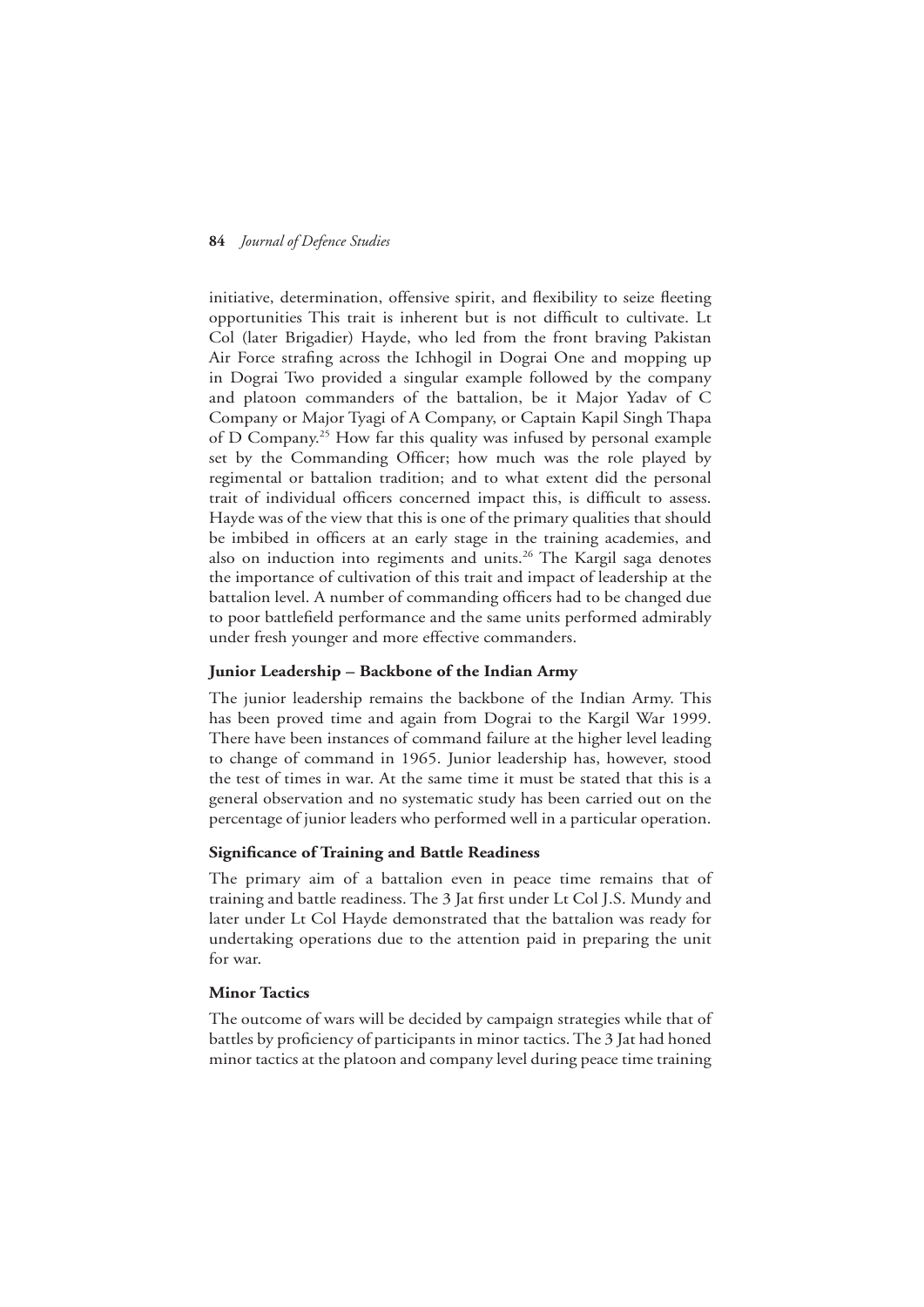and rehearsed drills during the preparatory period. This paid dividends when confronting Pakistani forces on the Ichhogil Canal during the first phase and in overcoming the densely defended built-up areas of Dograi in the second. Key tactics in the future are likely to include pillbox and bunker bursting drill, a seemingly simple yet most difficult technique, which combines physical courage of the infantry man to close in with a well-protected weapon enclosure and destroy the same using classic firepower and movement. The requirement of the same is unlikely to go away in the context of contemporary warfare, thus meriting emphasis even though the quantum of firepower that is available at the section and platoon level has gone up exponentially.

#### **All Arms Combat Teams**

The inability of 3 Jat to hold on to the gains made in the first phase of Dograi on the Ichhogil Canal and at Batapore could be attributed to lack of organised all arms combat teams to meet the challenge. This includes inadequacies in anti-tank weapons at the company and platoon level. Bereft of artillery, tanks as well as air support, the response of the unit to counter attacks launched by the Pakistani forces, once the threat of a bridgehead on the Ichhogil was appreciated, rendered the position of the battalion on the canal untenable. Learning from these lessons, the deficiency was more than made up in the second phase of the battle. The concept of all arms combat teams was not well developed in 1965 in India. While infantry tank cooperation and other limited manoeuvres were practiced, close integration of infantry, artillery and tank troops in the plains was lacking. Expectedly, these deficiencies have now been made up.

#### **Command, Control and Communications**

Command and control is exercised at the battalion level and above by communications. An important deficiency during Dograi One was lack of adequate radio communications with 3 Jat to transmit success achieved to the formation, which in turn led to a degree of alarm in the rear. Responsibility of provision of communications to the battalion, which should have been duplicated, was that of the brigade given importance of the task allocated to the unit. In the contemporary context, a scenario where a unit will be without radio communications may not be thinkable, yet the impact of electronic disruption, interference, and enemy action to create a breach in links is a distinct possibility and will have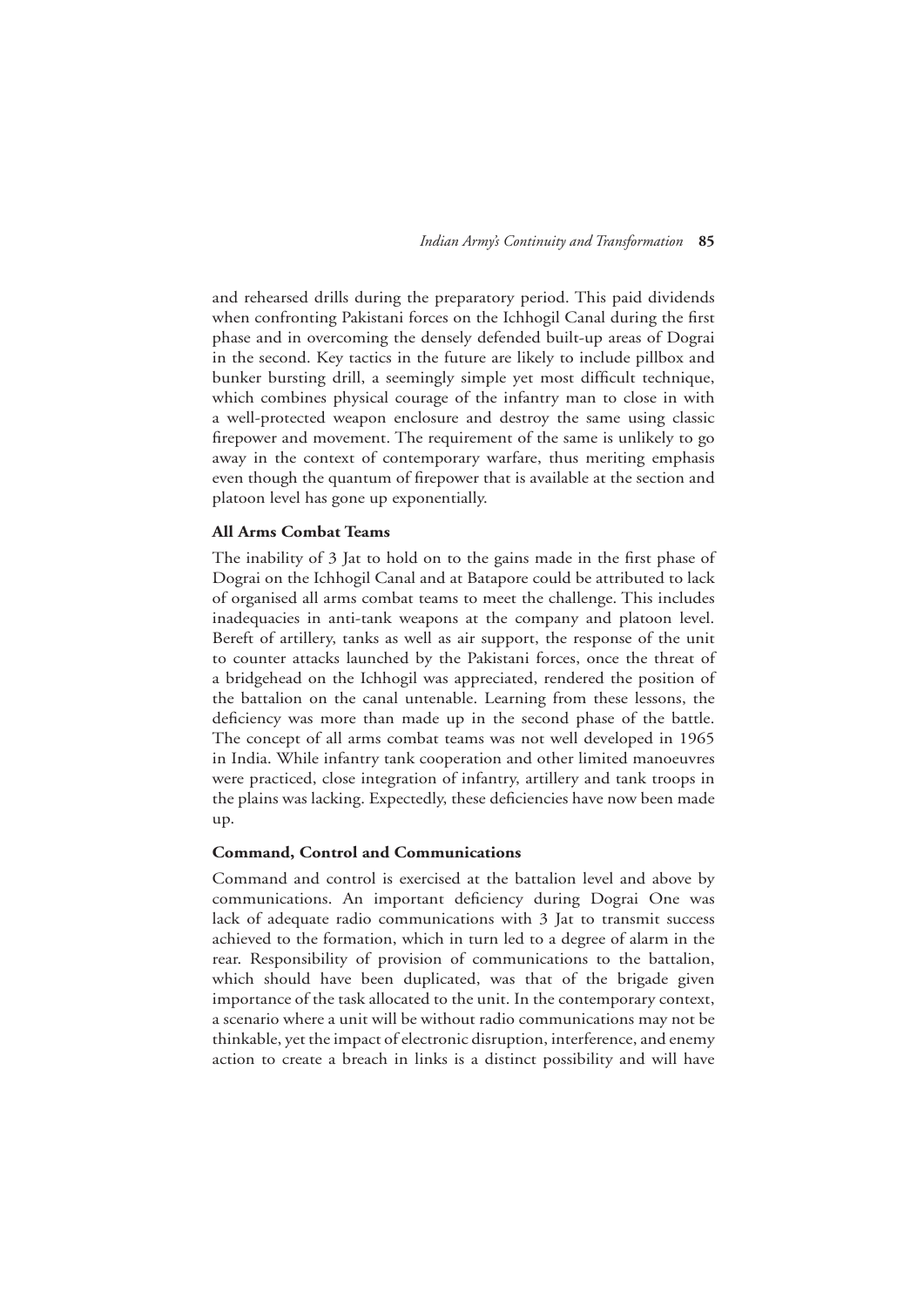to be catered for. Under the circumstances, given the larger quantum of resources that are likely to be available, it is the responsibility of the higher commander up the chain to ensure that he remains in communication on radio and if that is disrupted through other available means including physical contact.

#### **Not by Grit Alone**

Battlefield logistics is an important element of success. The failure of 3 Jat to hold on to the Ichhogil in Dograi One could be partially attributed to destruction of the re-organisation column comprising of anti-tank guns and munitions replenishment. Organisation of the battlefield logistics column needs particular attention with dedicated staff including officers nominated for the same. Where an operation is being coordinated at the brigade level this could be centrally co-ordinated so that loss of column of one battalion could be made up by providing resources of another exercising flexibility.

#### **Lessons in Transformation**

# **Aim of War on the Western Front**

In the event of a future conventional war on the Western Front, the aim is likely to be retention of depth to key political objectives such as Amritsar and maximum destruction of enemy war waging potential. Against general expectation, the objective is not likely to involve seizure of large cities on the other side. This was evident even in 1965, as there was reluctance on the Indian side to address large populated areas in Pakistan. Quoting General J.N. Chaudhri, Chief of the Army Staff during the 1965 War, General K.V. Krishna Rao, in his book *Prepare and Perish*, states that there was disinclination in the political leadership for capture or destruction of a major population centre as this would result in extending the cleavage between India and Pakistan and delay the scope of détente.27 Thus, while planning operations in 1964, the possibility of a manoeuvre towards Lahore was discounted. How much this contributed to the thought process that led to the brigade and battalion commander to pull back from success achieved at the Ichhogil on 6/7 September, is not clear. There are some differences in the objectives and tasks allocated to XI Corps in Punjab. As per the *Official History*, three tasks were allocated to XI Corps—destruction of the Pakistani forces, advance to Ichhogil and seize the bridges, and be prepared to advance to Lahore.<sup>28</sup>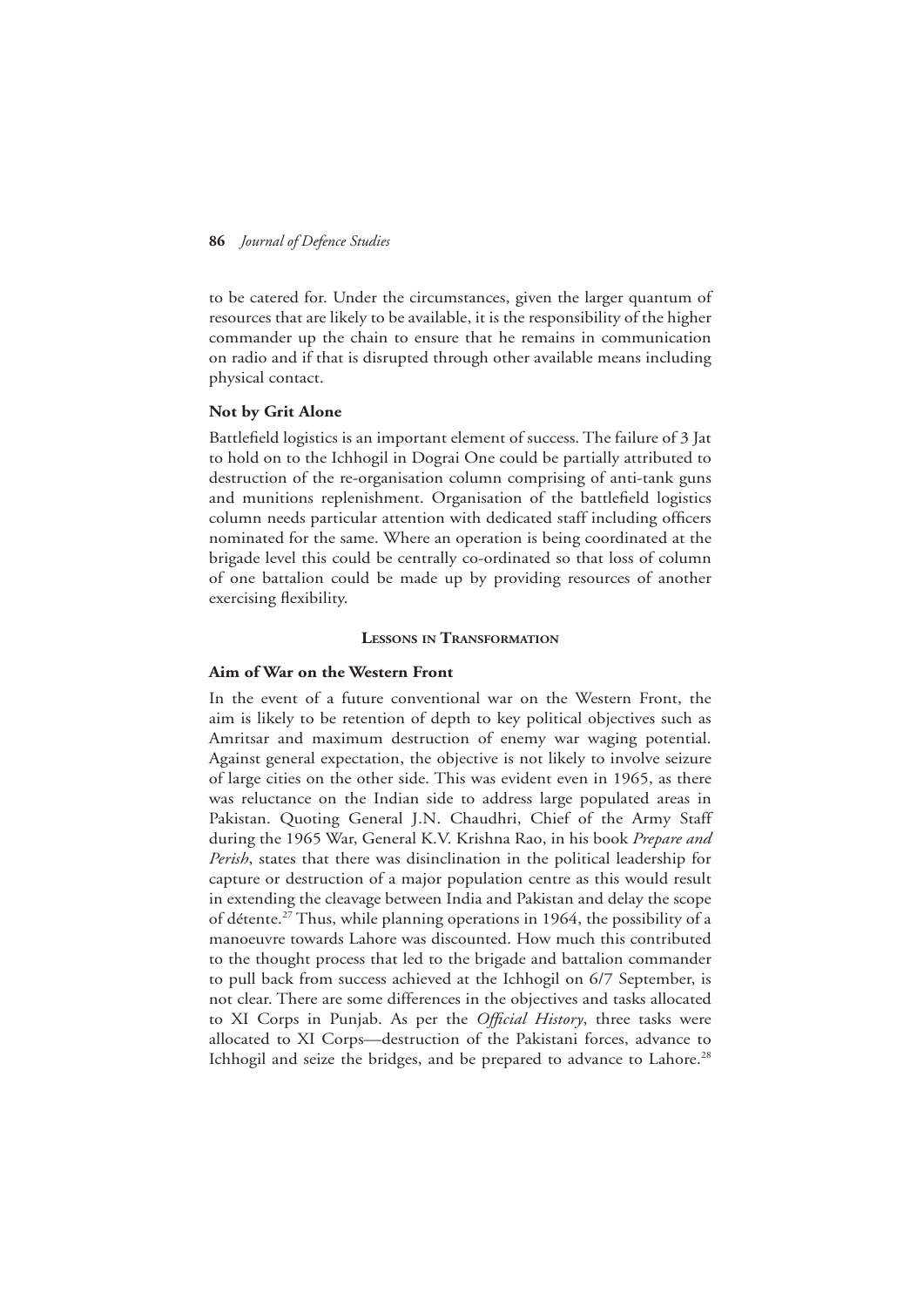In a statement in the Indian Parliament after the war, it was highlighted that there was never any intention of advancing towards Lahore to secure and seize it.

Post 1965, possibly from the experience of forays made by 3 Jat and other units of 11 Corps towards Ichhogil, and the strategic impact that the same would have on the other side resulting in a violent response, key political objectives as Lahore and Amritsar were covered with dense deployment of mines, obstacles, and troops. Lt Gen K.P. Candeth, GOCin-C Western Command during the 1971 war, writing on the planning of operations on the Western Front in 1971 states that on the main GT Road sector astride Attari Ranian defensive posture was adopted with high density of troops and obstacles.<sup>29</sup> A similar approach was adopted by Pakistan, closely guarding Lahore. The overall priority of defence in Punjab was based on preventing an offensive along the GT Road to Amritsar. Thus, limited offensive operations undertaken in 1971 on the Western Front addressed some key pockets which led to a tactical advantage for the Indian side, such as Dera Baba Nanak and Kasowal.<sup>30</sup>

With increased economic development in the Punjab state/province both in India and Pakistan, respectively, the possibility of a conventional (or even nuclear though this aspect will need greater deliberation) appears unlikely.

#### **Key Battle Areas**

Post 1965, and learning from the lessons of Dograi, the key battle areas on the Western Front have gradually shifted south-westwards. For instance, in 1971, Candeth appreciated that while the main approaches to Amritsar and Ferozepur were well guarded, there was a deficit in defences of the area South of the Satluj in the Fazilka sector where 67 Infantry Brigade was deployed. He therefore moved 163 Infantry Brigade from Ladakh to Suratgarh and 51 Para Brigade from the Sugar sector in Himachal Pradesh to Ganganagar.<sup>31</sup>

Over the years, the key battlefield area in the Western Sector is moving further southwards, from Fazilka in 1971, to the Ganganagar and Suratgarh belt down to the frontier areas of Bikaner. As areas astride the canal network of Rajasthan Canal and its tributaries have been developed, large townships have come up close to the border. There is reluctance on both sides—in India and in Pakistan—to address these areas mainly due to economic and thus political implications of the same on the overall Indo-Pak relations in the long term. Large-scale displacement of population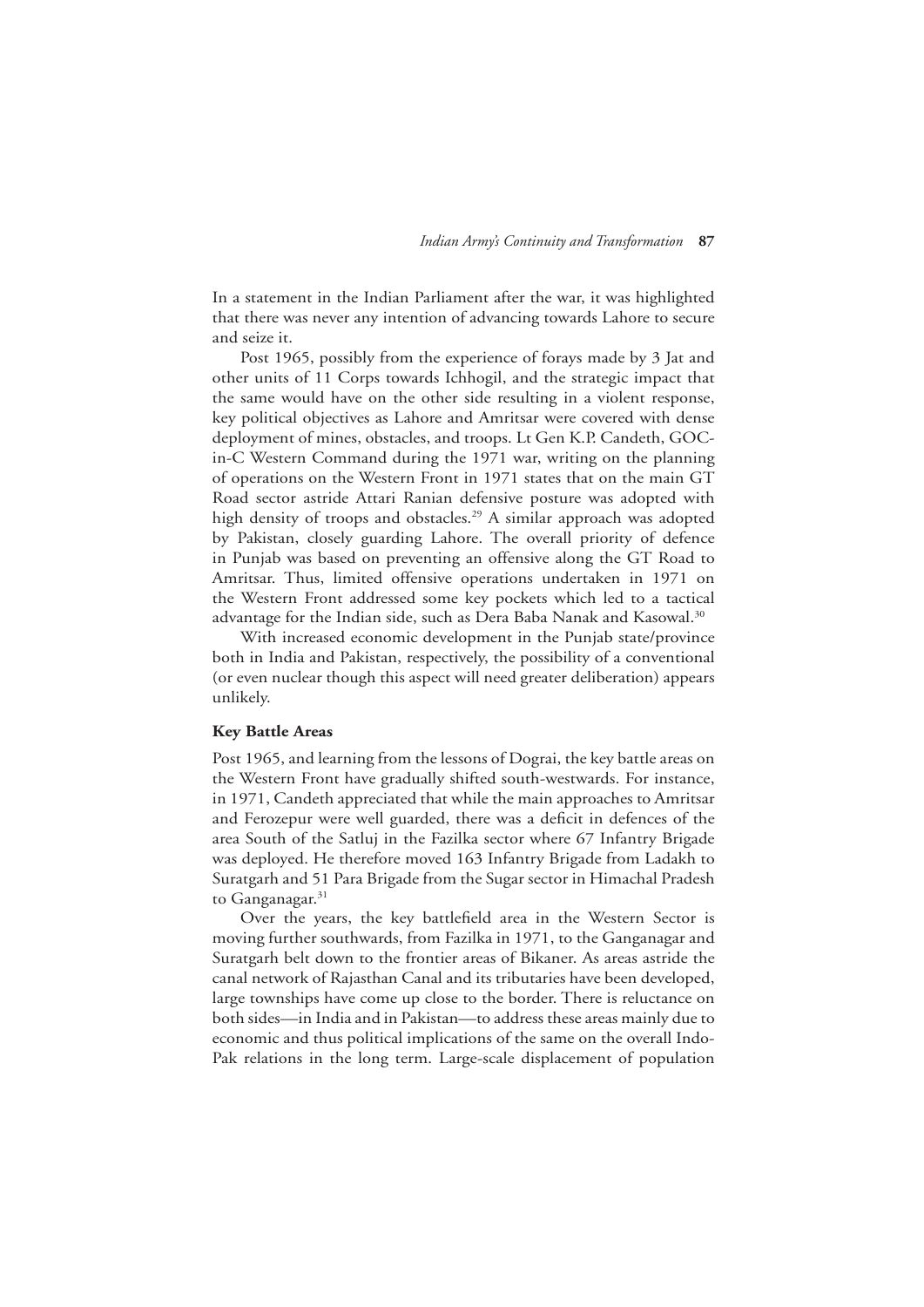from these areas in case of hostilities and, even worse, casualties are likely to be unacceptable to both sides. Escalation could lead to exercise of the nuclear option, thus further necessitating restricting operations. This does not imply that an offensive in this sector is ruled out for the future, but remains unviable in the strategic context.

#### **The Ditch cum Bundh**

One of the key lessons that emerged from the Battle of Dograi was the need to provide depth to vital areas. Thus construction of a line of obstacles known as the ditch cum bundh or DCB was undertaken. The area between the DCBs and the International Border is also thickened up by a line of fortified border observation posts (BOPs), covering and delaying positions. These positions are considered as such only in name and are required to fight to the last man and last round in battle today.

K.C. Praval describes how the DCB emerged post 1965: 'A major difference in the scenario, as compared to 1965, was a ditch-cum-bund line that now formed India's forward defence in some sensitive areas. The defence line was a few kilometres behind the international frontier and the intervening ground was held by the BSF [Border Security Force] and covering troops.'32

There were inherent shortcomings to such a linear deployment on a line of obstacles that could be outflanked from a vulnerable flank. Some called this the Maginot Line syndrome. Commenting on the deficit in the context of deployment on the DCB in 1971, Praval says:

While it provides a safeguard against surprise attack, this type of linear defence entails initial loss of territory unless the ground ahead of it is dominated all along from the bund. This, however, ties down troops and equipment and may not leave adequate reserves to deal with a breakthrough. Some of the losses suffered by 11 Corps were due to this inherent weakness in the system.<sup>33</sup>

In the present scenario, it is envisaged that defences in the plains and the semi desert sector are based on linear defences and strong points. These are covered by minefields and wire obstacles to prevent penetration and cause delay and destruction. The option of fighting a battle of attrition in such a case is highly unpopular, and alternatives to achieving the objective of destruction of enemy's war waging potential through manoeuvre have emerged.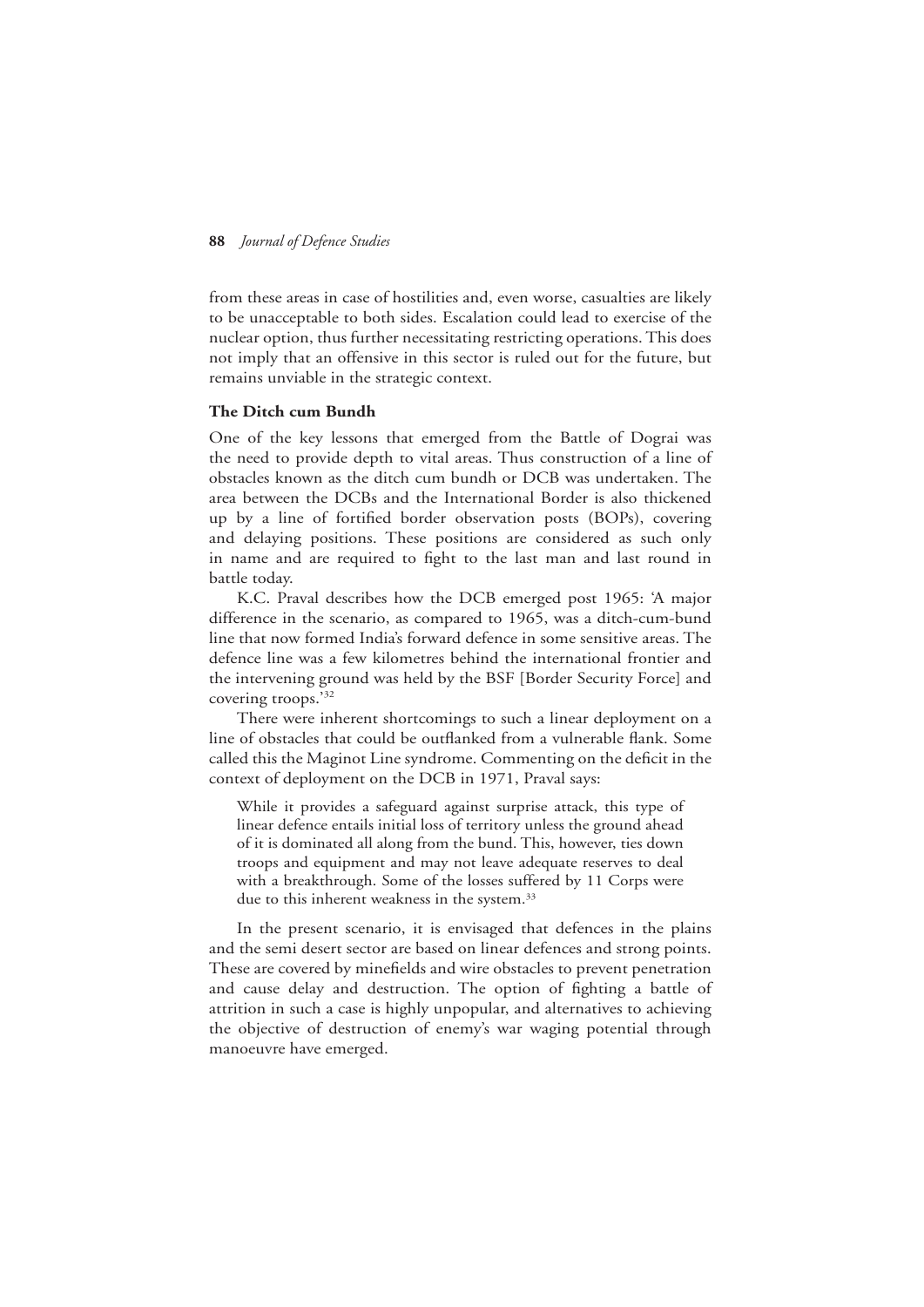#### **Manoeuvre and Mechanisation**

The southward shift of operationally viable terrain in the Western and South Western sectors on the international border and aim of destruction of the enemy forces, also led to greater reliance on manoeuvre and, thus, mechanisation. The Indian Army website page on 'The Mechanised Infantry Regiment History' gives the following backdrop to this development.

In the Indian Context, the need to mechanise our Infantry was first felt after the 1965 war. The first tentative steps were taken in I969, when the 1st Madras added another first to its cap becoming the first infantry unit to be equipped with APC TOPAZ. The 1st JAT LI followed soon, and by the year 1970 ten of our finest infantry units had been equipped with an array of APCs or Chariots, namely the BTR, SKOT, and TOPAZ. The 1971 war saw some of these battalions take part in action on both fronts as part of Combat Groupings with Armoured Units for the first time. To fully realise the combat potential of this dynamic arm, the need was felt to provide these battalions with integrated training and a common battle philosophy. The idea of grouping the existing battalions together under one banner with a common identity was conceived by Gen KV Krishna Rao, PVSM, in 1973 and crystallised by Gen K Sundarji, AVSM, PVSM, ADC. It was they who pursued the formal raising of the Mechanised Infantry Regiment.<sup>34</sup>

Mechanisation of the Indian Army is attributed to deliberations of the Krishna Rao Committee of 1973, of which General K. Sundarji was a member. Both rose to be chiefs and thus could implement key recommendations of the report. The report remains out of public domain; however, it would be safe to presume that drawing suitable deductions from the 1965 and 1971 War with Pakistan there was a reasonable consensus that Indian Army should transform from attrition to a manoeuvre cum attrition force. This also was in consonance with the shift in the key battle theatre from Punjab to the South which facilitated manoeuvre.

There was possibly an influence of the Yom Kippur War of 1973 as well as development of mechanised warfare doctrine in the context of the NATO-Soviet Union confrontation on the European plains. The writings of Brigadier Richard Simpkin of the British Army in such monumental works as *Race to the Swift: Thoughts on 21st Century Warfare* could have influenced the thought process in the Indian Army in those years.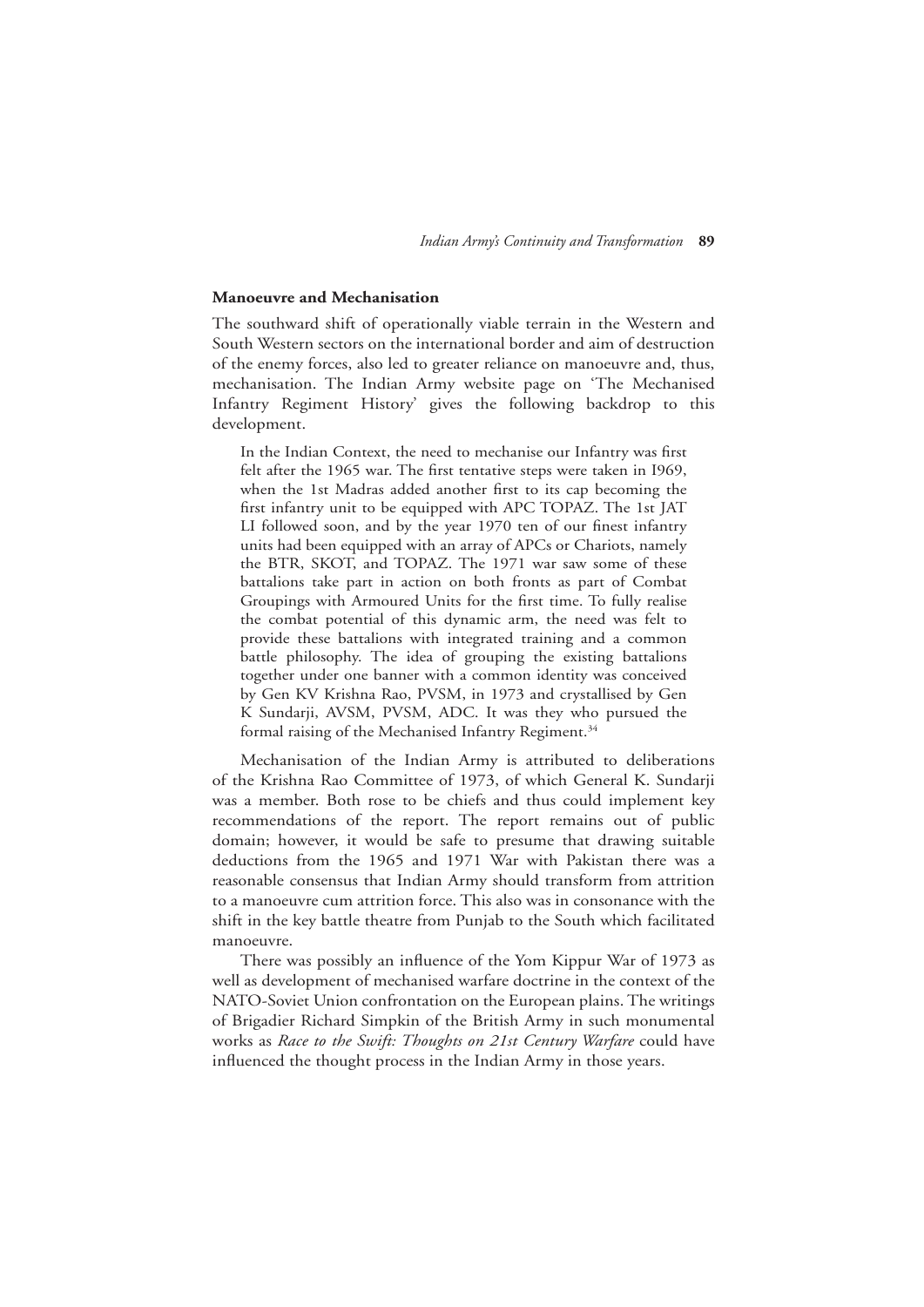Evolution of mechanised divisions to, 'strike corps', and to 'pivot and strike corps', are concepts that outline transformation of the Army's war fighting strategy on the Western Front over the past two and a half decades.

#### **Terrorism in Punjab**

Given the impassability of mechanised forces in Punjab in an obstacle ridden and well developed urban terrain, Pakistan chose to opt for the strategy of 'bleeding India by a thousand cuts', exploiting the opportunity presented by the rise of elements such as Jarnail Singh Bhindrawale. From an internal political battle for supremacy in Punjab rose the bogey of Khalistan supported from across the border. A robust counterterrorism posture and socio-economic factors implied that this phase lasted less than a decade.

#### **Dograi One and Cold Start**

The Cold Start Strategy or Doctrine is perceived to be an Indian response to a possible terrorist attack from Pakistan by launching a series of battle groups on a wide front in the short window that will be available for this purpose till politics of nuclear restraint comes into play. An operation like Dograi One will be a perfect opening move for a Cold Start with exploitation of surprise and speed under a dynamic leader. The possibility of further splitting battle groups envisaged from brigade to battalion in terms of time, if not space, may be considered given the advantage of rapid mobilisation and launch. This assumes importance given Pakistan's evolution of New Concept of War Fighting (NCWF) to checkmate an Indian Cold Start.

#### **Dograi One and Pakistan's Tactical Nuke Nasr**

The development of the tactical battlefield rocket 'Nasr' by Pakistan could pose a challenge for launching operations as Dograi One, which threatens a strategic objective. Such a threat could lead to crossing of threshold of restraint and may invite launch of the nuclear-tipped Nasr by Pakistan. India thus needs to think through the nuclear escalation matrix before launching operations as Dograi One.

Would India's response in such a scenario be 'massive retaliation', as indicated by the Nuclear Doctrine and which has been discussed in some circles recently, or would there be and intermediary response? Creative options available to ensure adequate strategic payoffs without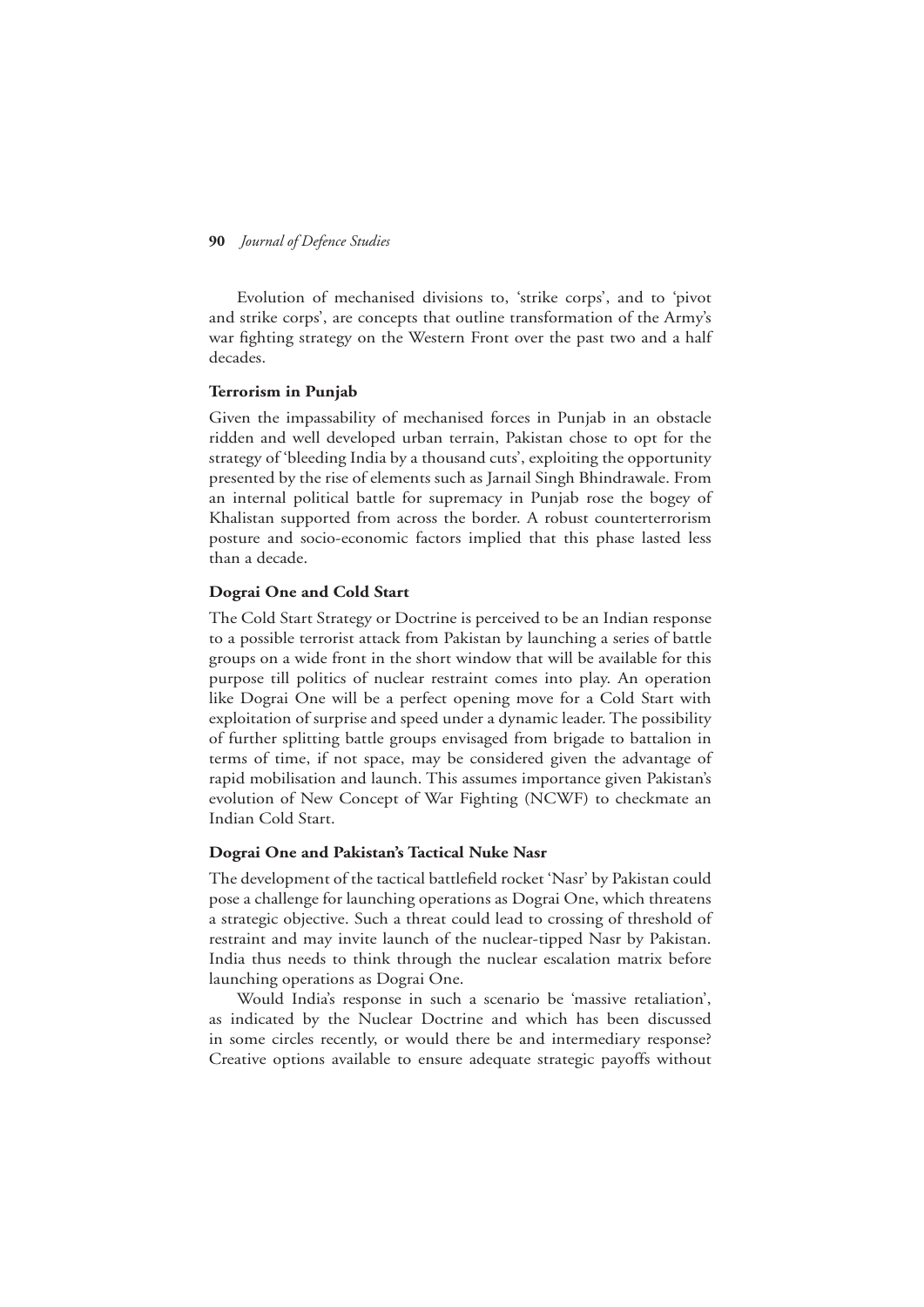inviting a nuclear response at the tactical level are aspects requiring careful consideration by the military as well as the nuclear decision hierarchy. In the discourse so far, very frequently, it is presumed that a pre-emptive operation on the model of Dograi One is not feasible. This may be too simplistic a presumption. Deeper deliberations may reveal that operations as Dograi One could provide options for negating employment of Nasr given that the inter se gap between own troops and Pakistani military as well as civilian locations would be limited.

### **Integrated Battle and Network Centric Warfare**

The current and future doctrine of the Indian Army is said to be integrated battle and network centric warfare. These, when fructified, will overcome many of the shortcomings noticed in 11 Corps operations on the Western Front in 1965 and with reference to this study in Dograi. These would include integration of supporting arms at the battalion level, such as the artillery. Seamless communications and high level of situational awareness at all levels of command from the battalion to the brigade, division, and above. The 3 Jat would not be left to fend for itself as Pakistani air strikes manifested in reaction to the threat posed to Lahore on 7 September 1965. The breakdown in communication links that were seen during Dograi One resulting in a distorted picture being posed to the brigade and above would be avoidable.

At the same time, these concepts have not been tested on the battlefield with the two armies having near parity in information and communication resources, unlike the Gulf War of 1991 or Operation Iraqi Freedom 2003 in which American led coalition enjoyed exponential asymmetry vis-à-vis Iraqi forces. Hopefully, these concepts are being refined in the numerous exercises that have been undertaken by the Indian Army in recent years.

The role of IAF with reference to close air support to an infantry battalion is also relevant in this context with reference to Dograi. While PAF was scrambled to launch strikes at the battalion bridgehead on 7 September 1965, the lack of Indian response has been attributed to non-allocation of resources. The IAF doctrine at present also does not cater for intimate support given the complexity of the tactical battlefield. What flexibility can be applied in such scenarios when own troops are being strafed by the enemy air force needs consideration for an absence of own air cover is a serious issue for the morale of troops fighting with their backs to the wall on the front line.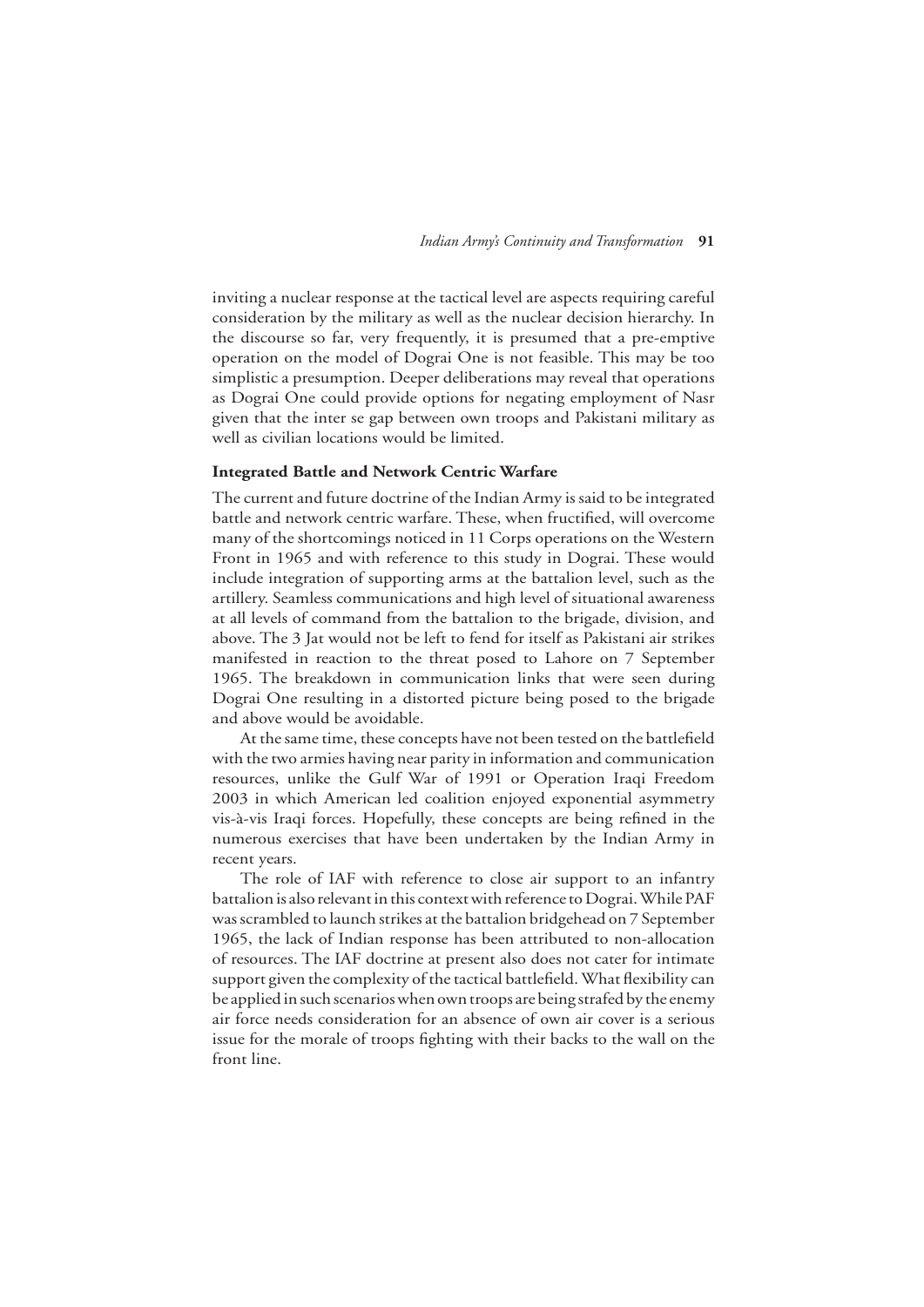# **Conclusion**

Till date, no large-scale conventional battle on the Western Front has been as big as the 1965 war. Amongst the many battles fought on this front, Dograi stands out as a demonstration of what a single battalion can achieve, given enterprising leadership, grit and determination in the face of heavy odds under different circumstances.

The first operation by 3 Jat resulted in the collapse of Pakistani resistance in the Gosal Dial and Dograi area and seizure of lodgement across the Ichhogil. There was a failure of command at the brigade level and above which led to retraction of the battalion. An attack was launched a second time on the same objective which had been reinforced by 16 Punjab (Pakistan). Given the strategic objective and nature of operations, a number of lessons can be drawn in the contemporary context which needs deliberation and have been covered herein.

More importantly, there is a growing perception that given the nuclear threat and employment dilemmas, the possibility of a conventional war in the Indo-Pak context is low. In 1965, in the pre-nuclear era, Pakistan operated from the premise that India would not open a front in Punjab after it had launched Gibraltar Force in J&K. However, India punctured this presumption and when 3 Jat reached outskirts of Lahore, the Pakistan military was caught flat footed. In the post nuclear era, India was taken by surprise by the intrusion of Pakistani regular forces in Kargil in 1999. This proves that there is possibility of undertaking a conventional operation, the form of which can vary, and so the armed forces need to continuously visualise options that could be battle winning, if not war winning ones, by employing a combination of pivot and strike elements creatively before nuclear considerations come into play.

In 1965, 3 Jat proved that battles can be won by determined leadership, high degree of regimental motivation, and boundless energy to close in with the enemy and destroy or capture him. Developing such traits in battalions across the board will be the essence of military success in the future, for it is battalions and tank regiments that will win battles as much as superior generalship. As in Dograi, cultivating good battalions and generals seems to be the essence of victory in wars for all times.

#### **NOTES**

1. K.V. Krishna Rao, *Prepare or Perish: A Study of National Security*, New Delhi: Lancer Publishers, 1991, p. 145.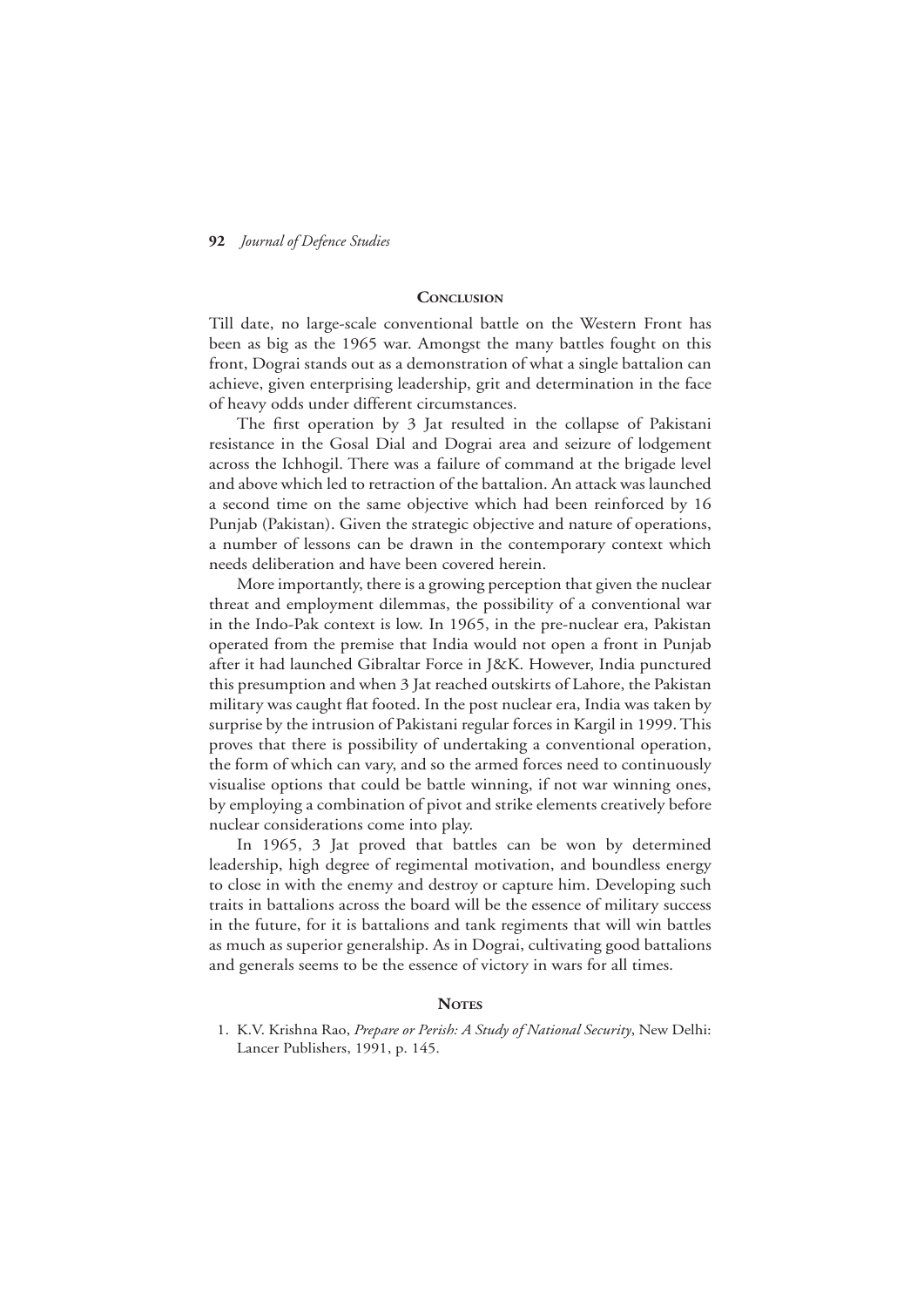- 2. Ibid., p. 144.
- 3. S.N. Prasad and U.P. Thapliyal (eds), *The Indo Pakistan War of 1965: A History*, Dehradun, Natraj, 2011, p. 131.
- 4. Ibid., pp. 132–33.
- 5. K.C. Praval, *Indian Army after Independence*, New Delhi: Lancer, 2013, p. 341.
- 6. Harbaksh Singh, *War Despatches: Indo-Pak Conflict 1965*, New Delhi: Lancer, 1991, p. 90.
- 7. Prasad and Thapliyal, *The Indo Pakistan War of 1965*, n. 3, p. 151.
- 8. Singh, *War Despatches*, n. 6, p. 90.
- 9. Ibid., p. 91.
- 10. Ibid.
- 11. Ibid.
- 12. Ibid., pp. 124–25.
- 13. Krishna Rao, *Prepare or Perish*, n. 1, p. 146.
- 14. Ibid.
- 15. Prasad and Thapliyal, *The Indo Pakistan War of 1965*, n. 3, p. 147.
- 16. Ibid., p. 149.
- 17. Ibid.
- 18. Ibid.
- 19. Ibid., p. 151.
- 20. Krishna Rao, *Prepare or Perish*, n. 1, p. 144.
- 21. Prasad and Thapliyal, *The Indo Pakistan War of 1965*, n. 3, p. 147.
- 22. Singh, *War Despatches*, n. 6, p. 124.
- 23. Krishna Rao, *Prepare or Perish*, n. 1, p. 132.
- 24. Desmond E. Hayde, *Battle of Dograi, Second Edition*, Dehradun: Natraj, 1991, p. 7.
- 25. Prasad and Thapliyal, *The Indo Pakistan War of 1965*, n. 3, pp. 149–51.
- 26. Personal correspondence of the author with Brigadier Desmond E. Hayde from 2002 to 2004.
- 27. Krishna Rao, *Prepare or Perish*, n. 1, p. 144.
- 28. Prasad and Thapliyal, *The Indo Pakistan War of 1965*, n. 3, p. 131.
- 29. K.P. Candeth, *The Western Front: Indo Pakistan War 1971*, New Delhi: Allied Publishers, 1984, p. 131.
- 30. K.C. Praval, *Indian Army after Independence*, n. 5, p. 487.
- 31. Candeth, *The Western Front*, n. 29, pp. 116–17.
- 32. Praval, *Indian Army after Independence*, n. 5, p. 486.
- 33. Ibid., pp. 486–87.